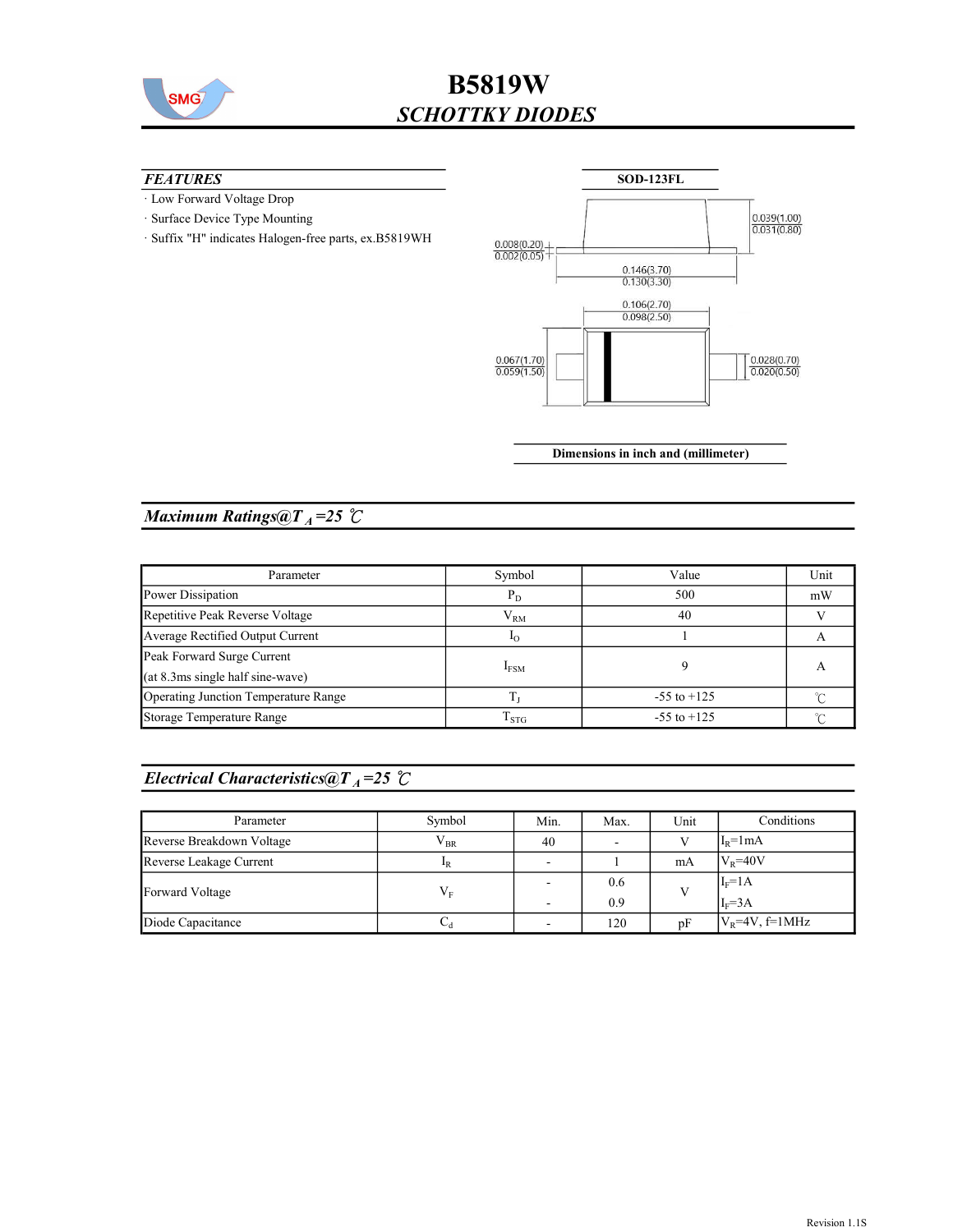

## B5819W SCHOTTKY DIODES

### Typical Characteristics

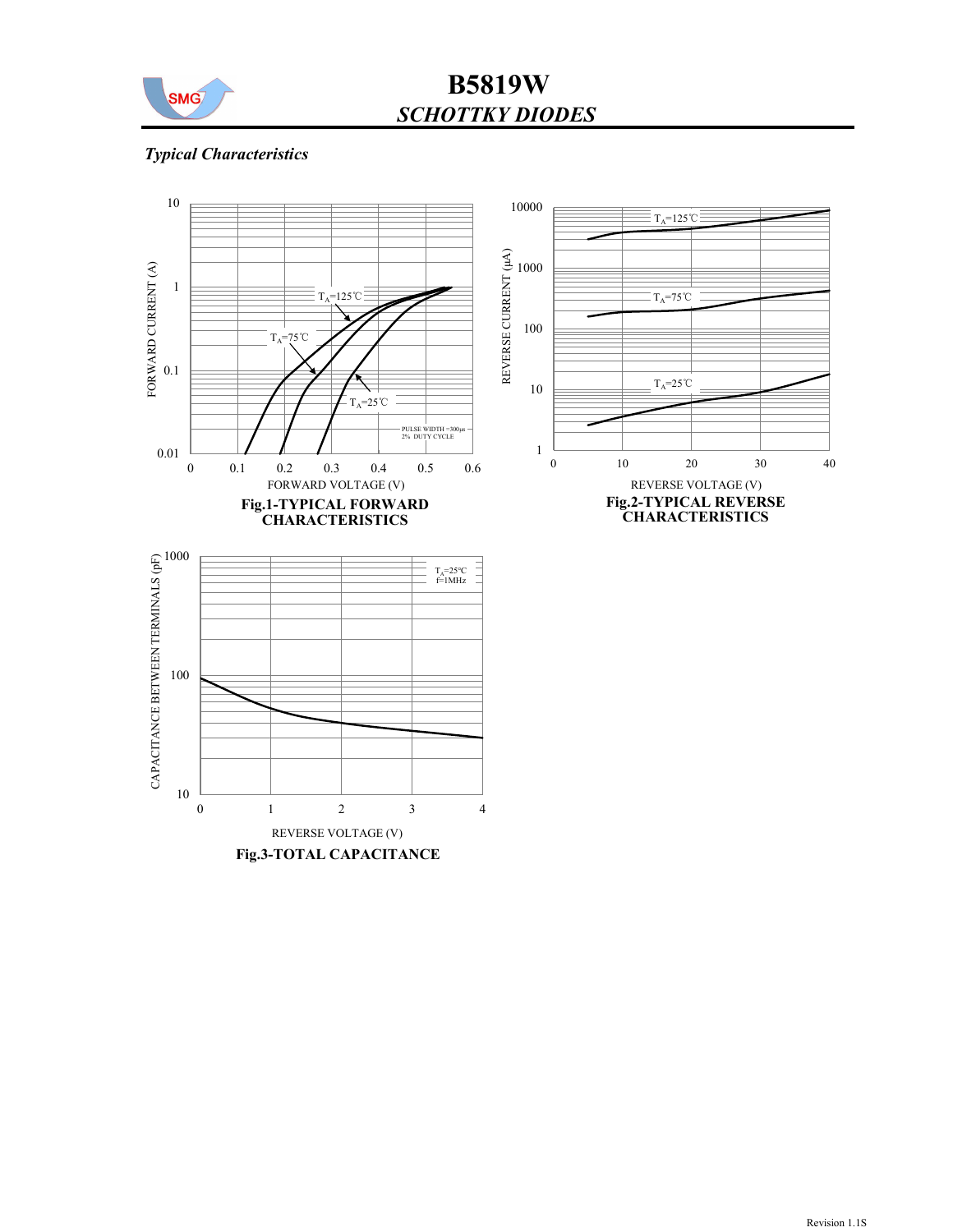

### TAPE & REEL SPECIFICATION



| Item                   | <b>Symbol</b>  | <b>SOD-123FL</b>  |
|------------------------|----------------|-------------------|
| Carrier width          | $A_0$          | $1.85 \pm 0.10$   |
| Carrier length         | $B_0$          | $3.94 \pm 0.10$   |
| Carrier depth          | K              | $1.58 \pm 0.10$   |
| Sprocket hole          | d              | $1.50 \pm 0.10$   |
| Reel outside diameter  | D              | $178.00 \pm 2.00$ |
| Feed hole width        | $D_0$          | $13.00 \pm 0.50$  |
| Reel inner diameter    | $D_1$          | MIN. 50.00        |
| Sprocke hole position  | E              | $1.75 \pm 0.10$   |
| Punch hole position    | F              | $3.50 \pm 0.10$   |
| Sprocke hole pitch     | $P_0$          | $4.00 \pm 0.10$   |
| Punch hole pitch       | $P_1$          | $4.00 \pm 0.10$   |
| Embossment center      | P <sub>2</sub> | $2.00 \pm 0.10$   |
| Overall tape thickness | T              | $0.25 \pm 0.05$   |
| Tape width             | W              | $8.00 \pm 0.30$   |
| Reel width             | W1             | MAX. 11.00        |

#### ORDER INFORMATION

| r denu <sub>m</sub> | $\sim$ 0.1.<br>Ree<br>$_{1Z}$ e |        |
|---------------------|---------------------------------|--------|
| 90 N X              | 70                              | -3,000 |

#### MARKING CODE

| .             |              |
|---------------|--------------|
| Part Number   | Marking Code |
| <b>B5819W</b> |              |